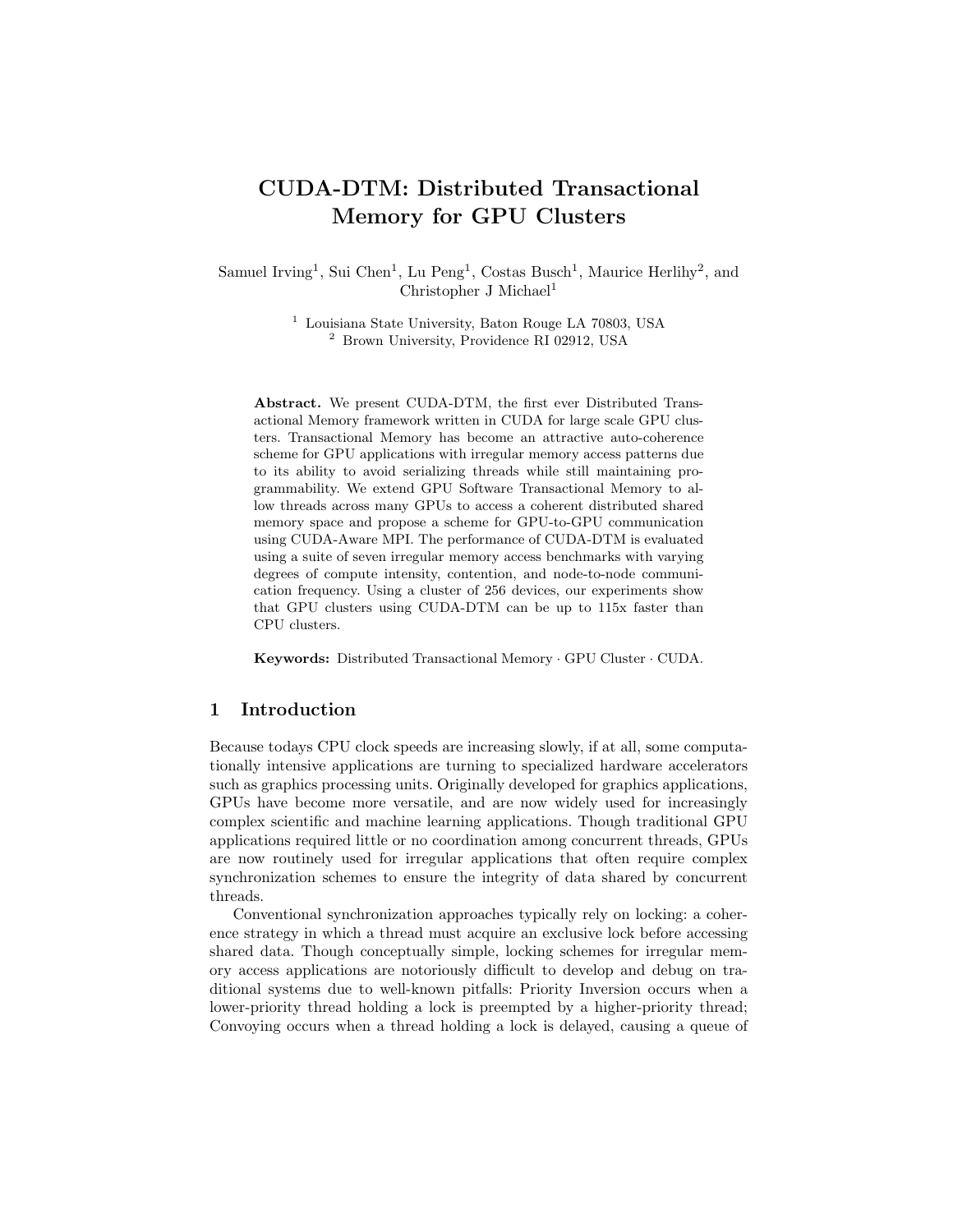waiting threads to form; and most importantly, a deadlock, in which overall progress halts indefinitely, can occur if multiple threads attempt to acquire a set of locks in different orders. These pitfalls are especially difficult to avoid in GPU and cluster computing applications, where the degree of parallelism is orders-of-magnitude higher than traditional applications.

Transactional Memory (TM) [8] is an increasingly popular alternative synchronization model in which programmers simply mark the beginning and end of critical sections so the system can treat those regions as "Transactions", which appear to execute atomically with respect to other transactions. At runtime, a complex conflict-detection system, invisible to the programmer, guarantees forward progress and that deadlocks cannot arise. The allure of Transactional Memory is that it commonly achieves performance comparable to that of custom lock-based solutions despite requiring only minimal effort. The programmability advantages of Transactional Memory are magnified in situations where high degrees of parallelism make lock-based solutions difficult to design and debug.

This paper investigates the performance of the first scalable Distributed Transactional Memory (DTM) [9] system for large-scale clusters of GPUs. Individual GPU threads are granted access to a coherent distributed shared memory space and can perform fine-granularity remote memory operations without halting the kernel or halting other threads within the same warp. Inter-node communication is achieved using active support from the host CPU, which sends and receives messages on behalf of the GPU. Coherence is automatically ensured using Transactional Memory, which guarantees lock-freedom, serializability, and forward progress while requiring minimal effort from programmers.

## 2 Related Work

There exists much prior work on the use of STM for single-device irregular memory access applications on the GPU. Cederman *et al.* [2] first proposed the use of STM on GPUs and evaluate two STM protocols. Xu et al. [17] proposed GPUSTM with encounter-time lock sorting to avoid deadlocks. Holey et al. [10] propose and evaluate multiple single-device GPU STM protocols. Shen et al. [15] propose a priority-rule based STM system for GPUs in which ownership of data objects can be stolen from other threads. Villegas et al. [16] propose APUTM, an STM design in which transactions are simultaneously executed on the GPU and host CPU. STM has been also used to maintain NVRAM persistence for GPUs [5].

There also exists much prior work in the hardware acceleration of TM on GPUs. Kilo TM [6] is a hardware-based GPU transactional memory system that supports weakly-isolated transactions in GPU kernel code; this work has been extended many times including by Chen at al. who recently described how to relax read-write conflicts with multi-version memory and Snapshot Isolation [4] and two early conflict resolution schemes [3].

There is much ongoing research in DTM for CPU clusters where it is most commonly implemented using a data-flow model, in which transactions are im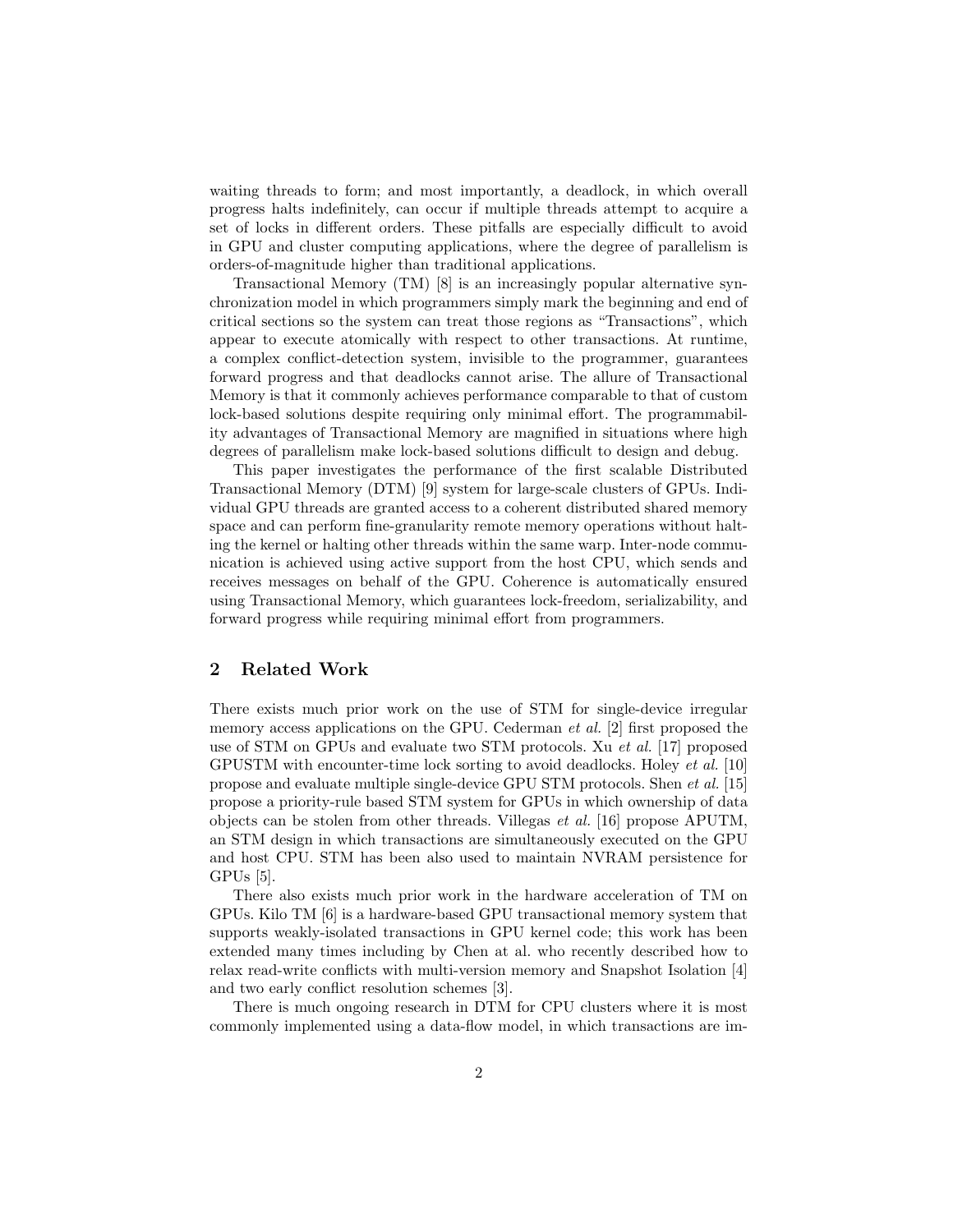mobile and shared memory objects are dynamically moved between nodes [9]. DTM has been implemented in many software languages, most notably  $C++$ [12]. There is ongoing research on how best to scale DTM to very large numbers of threads [14].

## 3 Design

CUDA-DTM provides an API that allows GPU programmers to treat all GPUs as a single unified compute resource and all storage resource as a single unified memory space. Individual GPU threads across all devices are assigned unique global thread IDs and allowed to access shared virtual memory space using unique global virtual memory addresses. CUDA-DTM is designed for clusters with heterogeneous nodes, each containing one or more GPU accelerators that can access the network vicariously through the host processor.



Fig. 1: Cluster-level overview of CUDA-DTM.

A lightweight STM coherence protocol allows programmers to ensure deadlockfree coherence automatically. CUDA-DTM uses custom GPU-to-GPU communication on top of CUDA-Aware MPI. A cluster level overview of CUDA-DTM is shown in Figure 1.

CUDA-DTM is designed for heterogeneous clusters in which nodes are equipped with GPU accelerators, which are the only devices executing transactions, and host CPUs, which facilitate communication between GPUs. As shown in Figure 1, the current CUDA-DTM design assumes only the CPU has direct access to the Network Interface Card (NIC) and thus must be responsible for all network communication. Node-to-Node communication is achieved using MPI. The stages for communication between devices and the network via the host in a CUDA-DTM cluster are shown in Figure 2. Only local threads are allowed to access the local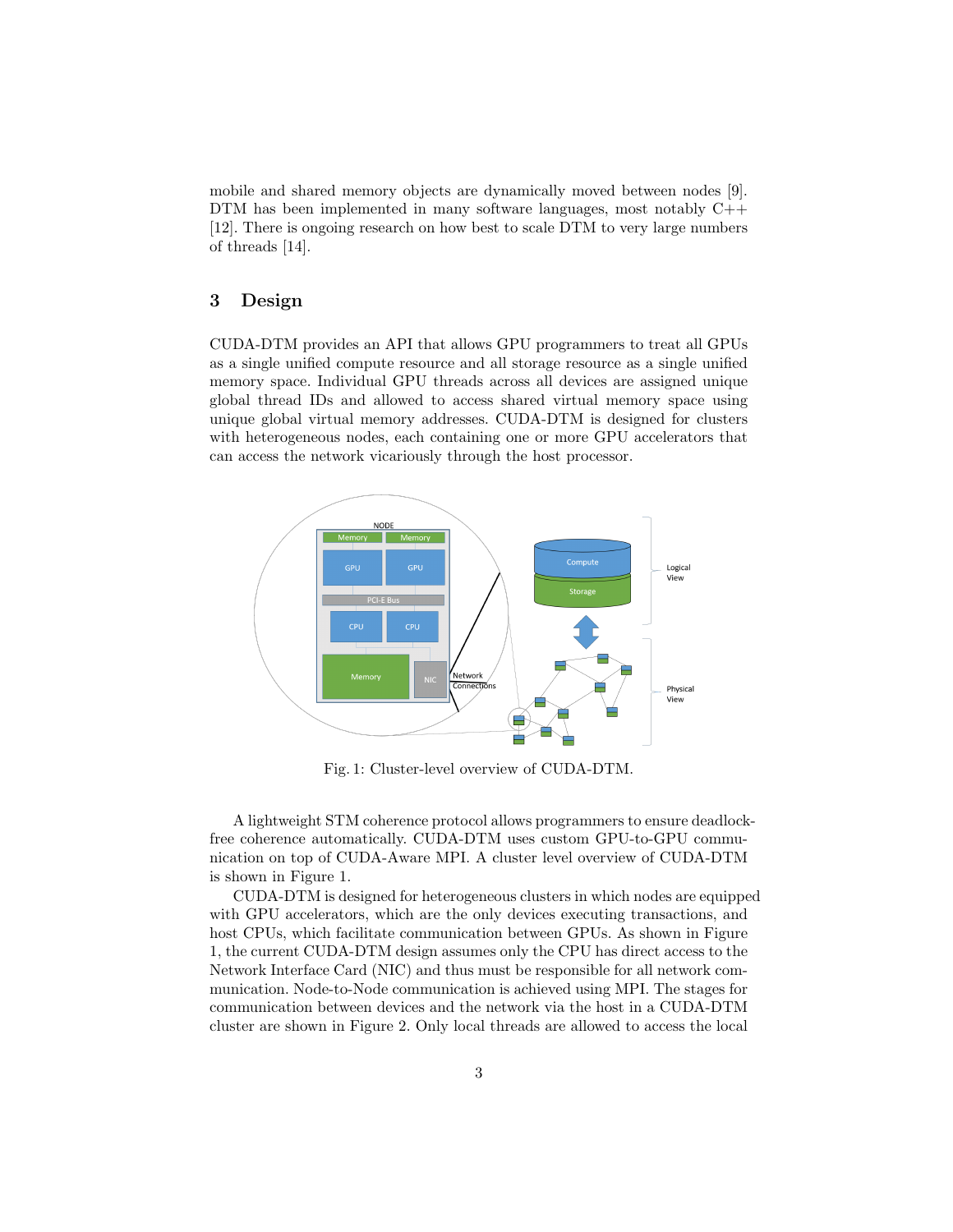

Fig. 2: Node-level overview of CUDA-DTM showing the control-flow cycle.

virtual memory slice directly. A system of message passing, shared data structures, and active support from host threads enable transactions to move to the node containing the requisite data.

Slices of the shared memory space are stored in each GPUs memory. GPU worker threads perform local data operations directly on the slice of virtual memory. CUDA-DTM uses a control-flow model, in which objects are immobile and remote procedure calls are used to move work between nodes. When a transaction accesses a virtual memory address that does not resolve locally, a remote procedure call is used to create a new sub-transaction on the remote node, termed a Remote Nested Transaction [13], by passing transaction inputs and an abbreviated execution history; this process is repeated each time transaction execution accesses data outside the local memory slice, resulting in a hierarchy structure in which top-level transactions may be comprised of many nested transactions, each detecting its own conflicts and capable of being aborted and restarted independently described in [13]. The entire hierarchy of nested transactions must be committed simultaneously.

This control-flow Remote Nested Transaction strategy only requires remote communication when transaction execution leaves the local memory slice, thereby avoiding the frequent broadcasts required by some data-flow models [9] and eliminating the need for a global clock, which can also have a significant communication overhead.

In the current design, shared memory is evenly distributed between nodes, and thus the owner of any virtual address can be found using the most-significant 8 bits of the 32-bit virtual address. Remote Nested Transaction creations and forwarded inputs, for which the critical section has not yet started, are sent to remote nodes by support threads on the host CPU. Outgoing messages are first accumulated on device before a "ready to send" message is passed into pinned host memory. A host support thread then uses CUDA-Aware MPI to send a batch of messages to the correct destination.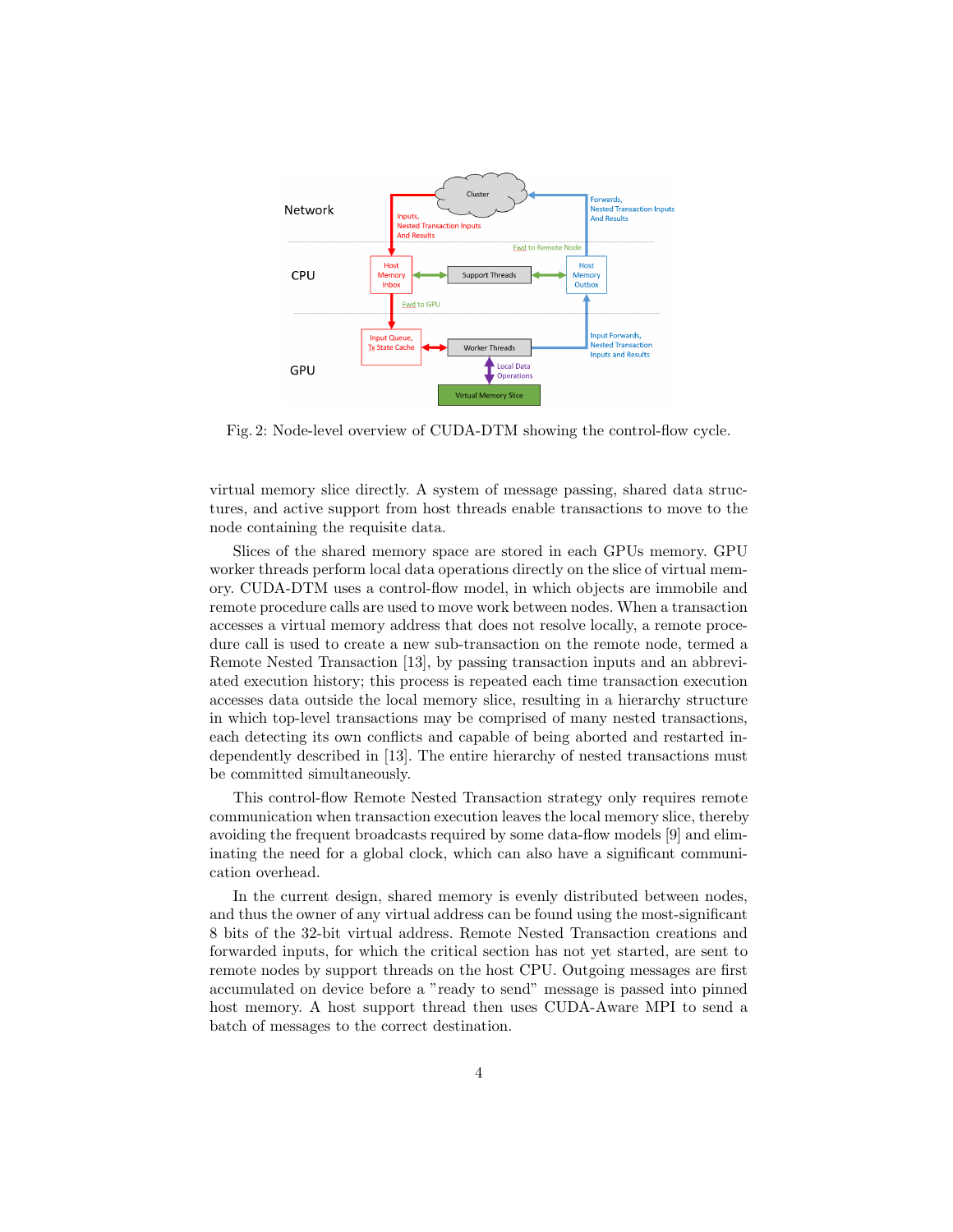

Fig. 3: Device-level overview of CUDA-DTM showing the two core data structures facilitating transaction control-flow.

Support threads on the host processor ensure that incoming messages accumulate in an "inbox" in GPU global memory. GPU worker threads pull work assignments out of the inbox and perform work depending on the contents of the message; types of messages in the system and the two data structures that function as an inbox are shown in Figure 3. The inbox consists of 1) an Input Queue, which accumulates the parameters for un-started transactions, and 2) the Transaction State Cache which is used to store the current state and access history of transactions that have entered the critical section on the current node. Host support threads are capable of accessing these structures during kernel execution using asynchronous CUDA memcpys.

Communication between GPUs is facilitated by two structures stored in global memory: the Input Queue and the Transaction State Cache, as shown in Figure 3. The input queue receives blocks of inputs, each containing the parameters for an un-started transaction; the size and usage of each input is application specific. The Transaction State Cache is used to store undo-logs for Transactions that are waiting for the result of a Remote Nested Transactions. Each working thread on the GPU has a Transaction State Cache Set that it is responsible for which is regularly polled when no other work is available.

During the execution of a transaction, a transaction state is created and maintained in local memory; the active transaction state is modified when performing atomic operations to the shadow entries stored locally using the conflict detection rules described in Section 3.1. When execution of a transaction accesses a virtual memory address outside of the current node and must create a Remote Nested Transaction, an entry is created in the Transaction State Cache; the entry contains the unique transaction ID, created using the unique thread ID shifted and then added to a private counter, the largest address accessed so far, the undo-log, and state variable indicating the transaction has not yet been aborted nor committed. Remote Nested Transactions are created directly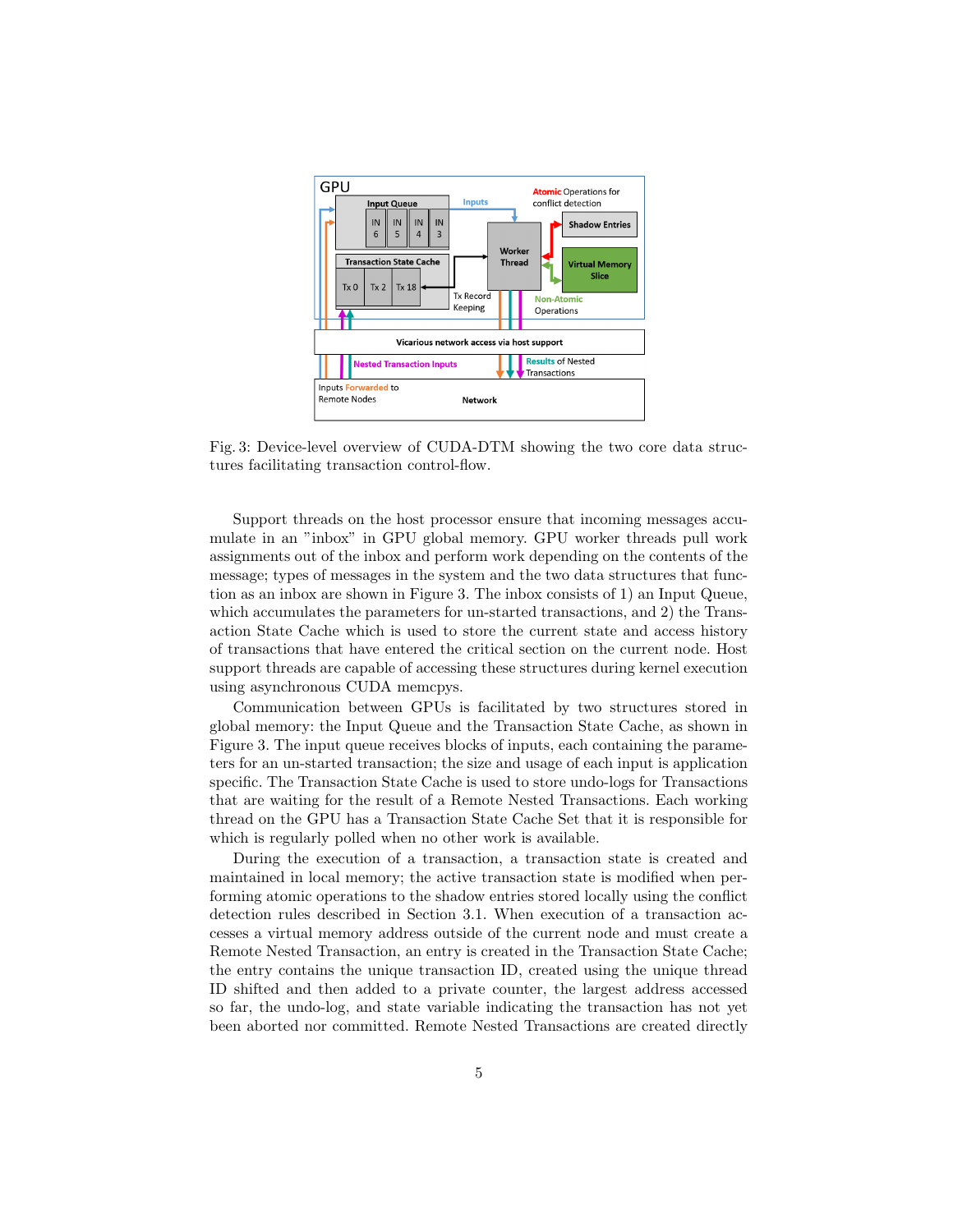in the remote Transaction State Cache of the node containing the desired data; Transaction State entries are stored such that they can be copied directly from memory using CUDA-Aware MPI. Similarly, the results of a transaction can be sent directly into the Transaction State cache – overwriting the state variable so working threads can see that a transaction has been committed or aborted. Serialization and deserialization are handled entirely by CUDA when communicating between device and host and entirely by MPI when communicating between nodes.

#### 3.1 Transactional Memory Model

CUDA-DTM detects and resolves conflicts using a modified version of the Pessimistic Software Transactional Memory (PSTM) protocol described in [10] built on top of the virtual memory system described above. The use of a distributed memory space is invisible to the transactional memory protocol as a new remote nested transaction is created each time execution moves between nodes.

Ownership is tracked via 32-bit Shadow Entries that store the unique virtual transaction id number for the transaction that is accessing the corresponding object; shadow entries are all initialized to be 0. This design uses a single-copy model in which there is only one write-able copy of each object in the system; while this forces the serialization of accesses to individual objects, it also minimizes the storage and compute overheads of the system, allowing the working data set size to be very large.

Threads in the same warp are allowed to execute simultaneous transactions using a private state variable, which masks off threads that have been aborted or are waiting for work. Live-locks are prevented using exponential back-off, in which transactions that are aborted multiple times are forced to wait an exponentially increasing length of time before restarting.

PSTM was chosen for our design due to its simplicity, low overheads, and its eager conflict detection which aborts transactions early and can help reduce the number of remote messages.

When a transaction begins execution or is restarted: its local state is set to ACTIVE and its local undo log is cleared, as shown in Algorithm 1. Each transaction maintains a private undo log in local memory which can be used to reverse changes to local shadow entries and shared memory in the event of an abortion. A single transaction may create several Remote Nested Transactions, each with its own private undo log on its respective node.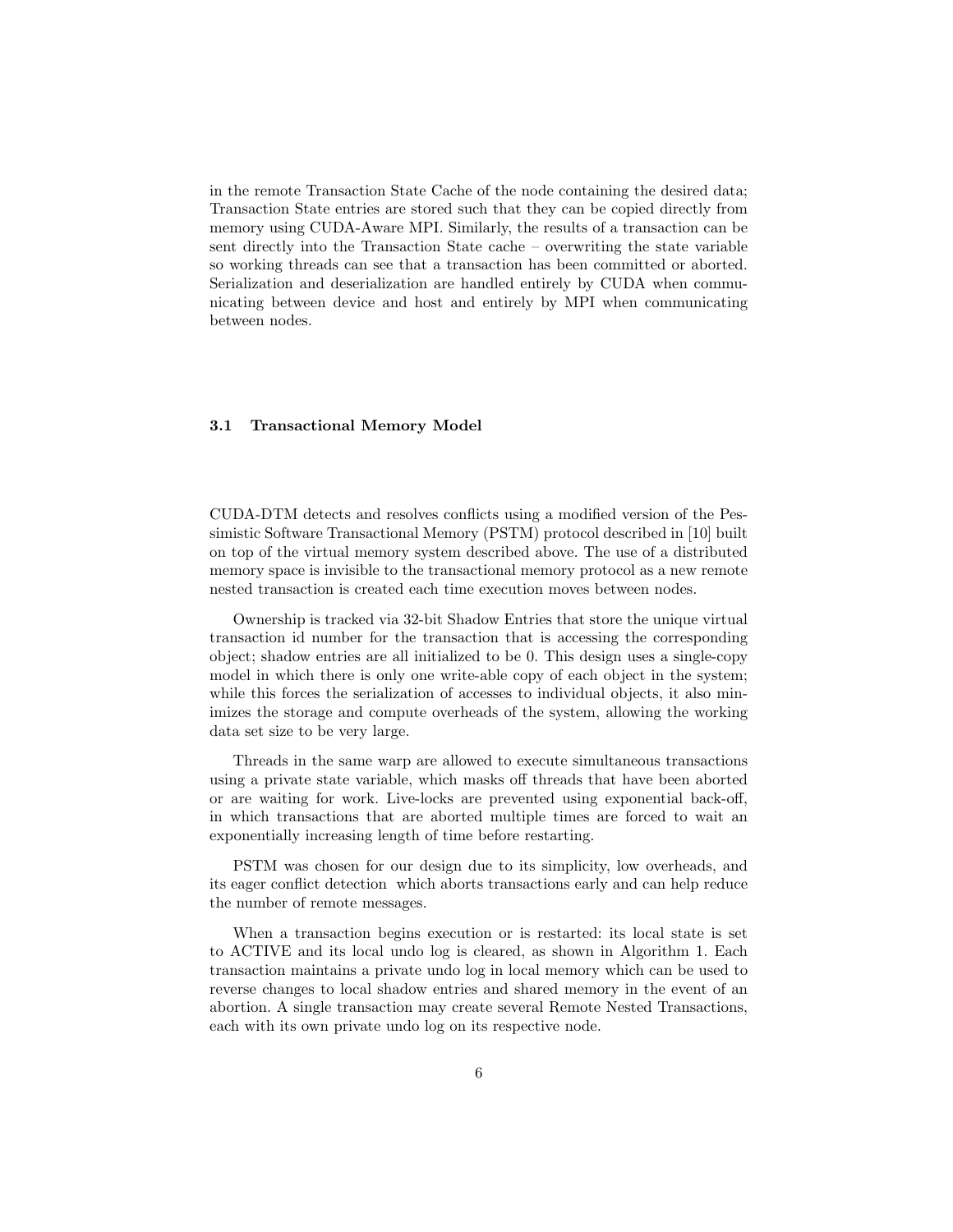| $T_i.state = ACTIVE$                                                                                                                               | Algorithm $5: TX \text{ access}(i, addr)$                                                                                                                                               |
|----------------------------------------------------------------------------------------------------------------------------------------------------|-----------------------------------------------------------------------------------------------------------------------------------------------------------------------------------------|
| $T_i$ .undoLog $\leftarrow \emptyset$ ;                                                                                                            | if $T_i.state$ != $ACTIVE$ then<br>return:                                                                                                                                              |
| Algorithm $2: TX_value(i)$<br>if $T_i.state = ACTIVE$ then<br>$TX_{commit}(i);$<br>else<br>$TX-abort(i);$<br>end                                   | end<br><b>if</b> addr is not local <b>then</b><br>Create remote nested Tx;<br>$T_i.state = WAITING;$<br>return:<br>end<br>if $addr \notin T_i. undoLog$ then<br>if $addr > T_i.maxAddr$ |
| Algorithm $3: TX_{commit}(i)$                                                                                                                      | then                                                                                                                                                                                    |
| foreach $u \in T_i$ undo Log do<br>$shadow[u.addr] \leftarrow 0;$<br>end<br>if $T_i.parent := null$ then<br>send abort result to<br>parent;<br>end | while(!tryLock(addr,i));<br>else<br>if $!tryLock(addr,i)$ then<br>$T_i.state =$<br>ABORTED;<br>return;<br>end<br>end                                                                    |
| Algorithm $4$ : TX_abort(i)                                                                                                                        | add (addr, objects [addr]) to<br>$T_i.$ undo $Log;$                                                                                                                                     |
| foreach $u \in T_i$ undoLog do<br>$data[u.addr] \leftarrow u.value;$                                                                               | end                                                                                                                                                                                     |
| shadow[u.addr] $\leftarrow 0$ ;<br>end<br>if $T_i.parent := null$ then<br>send commit result to<br>parent;                                         | Algorithm $6:$ tryLock(i,addr)<br>if shadow[addr] $\neq 0$ then<br>return false;<br>end<br>return $CAS(shadow[addr],i,0));$                                                             |

At validation, any transaction whose state is still ACTIVE is ready to be committed, as shown in Algorithm 2. A thread's state is only set to ABORTED after failing to acquire exclusive control over a specific shared memory address. Setting the state to ABORTED effectively masks off threads when other threads in the same warp are still ACTIVE.

If still ACTIVE at validation time, all changes performed by the transaction must be made permanent by simply releasing all locks acquired during execution, as shown in Algorithm 3. If this transaction is a Remote Nested Transaction that was created by a parent transaction on another node, then a result message must be sent to the parent node.

In the event of an abort, a thread must iterate through the undo log, restore the original object values, and reset ownership of the corresponding shadow entries as shown in Algorithm 4. If this transaction is a Remote Nested Transaction, then a result message must be sent to the parent node indicating that all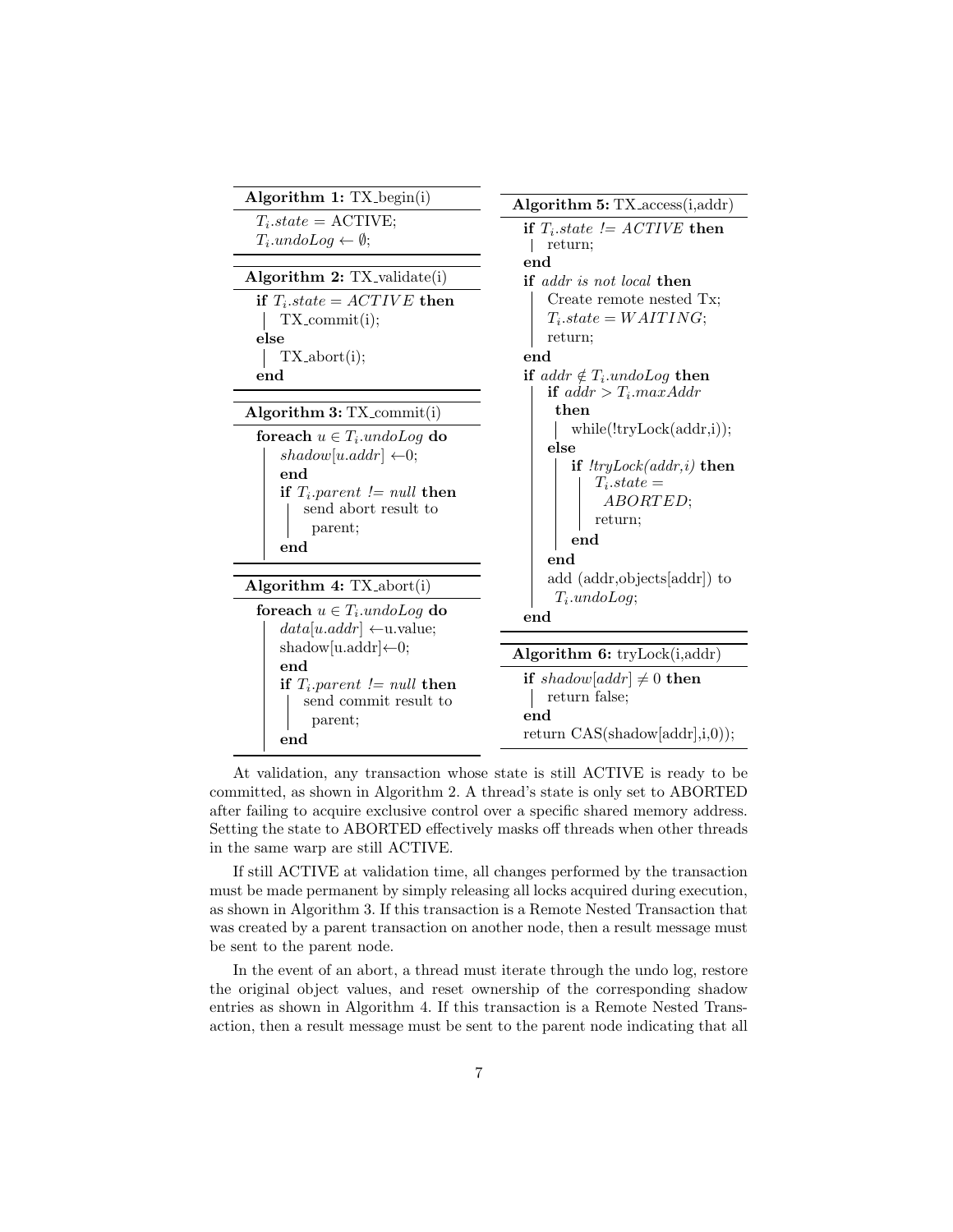transactions must be restarted; otherwise, the transaction will resume execution when the thread warp re-executes TX<sub>-begin</sub>.

For simplicity, we combine TX\_read and TX\_write into TX\_access, as shown in Algorithm 5, because PSTM does not distinguish between read and write operations when detecting conflicts. PSTM pessimistically assumes that any address touched by a transaction will eventually be modified, and thus a transaction should immediately be aborted if it fails to acquire exclusive control over a specific shared memory address.

Although transactions can perform speculative writes to shared memory, other threads cannot read these values until the transaction commits and the corresponding shadow entry is released.

When TX access is called using a virtual address that is mapped to a different node, execution of the current transaction must be suspended and a Remote Nested Transaction created. Execution of the parent transaction is suspended by first storing the undo-log into the local Transaction State Cache and, if the transaction originated on the current node, assigning it a unique ID. The working thread indicates the target node when creating a Remote Nested Transaction Start message, along with variables required to begin execution on the remote node, and includes the largest address accessed so far. This message is inserted into the appropriate remote GPU Transaction State Cache where a new transaction state is created including a new local-only undo-log and a reference to the originating node that will ultimately receive a message indicating the result of the transaction. The process of creating a Remote Nested Transaction, suspending, and resuming transactions is handled entirely by the CUDA-DTM system and is invisible to the programmer.

To gain ownership of an object, a thread will perform an Atomic Compareand-Swap operation (CAS) on the objects corresponding shadow entry, as shown in Algorithm 6. This CAS operation attempts to atomically exchange the current shadow entry value with the threads unique, non-zero id. This exchange is only performed if the expected value of 0 is found; otherwise, the function returns the value discovered before the exchange. If the function returns a non-zero value, then the current transaction has failed to gain ownership and may abort. If the exchange is successful, the transaction is allowed to proceed.

Our modified PSTM allows transactions to use blocking atomic operations when accessing addresses in increasing order; this is tracked by storing the maxaddress-locked-so-far (termed "maxAddr" in Algorithm 5). This strategy reduces the total number of abortions, as a transaction is only aborted when trying and failing to acquire a lock out of order. Transactions can proceed as normal if an out of order lock is successfully acquired on the first try.After successfully accessing a shared memory object, its address and current value are inserted into the undo log so that speculative changes can be reversed in the event of an abortion (referred to as (addr, objects[addr]) in Algorithm 5).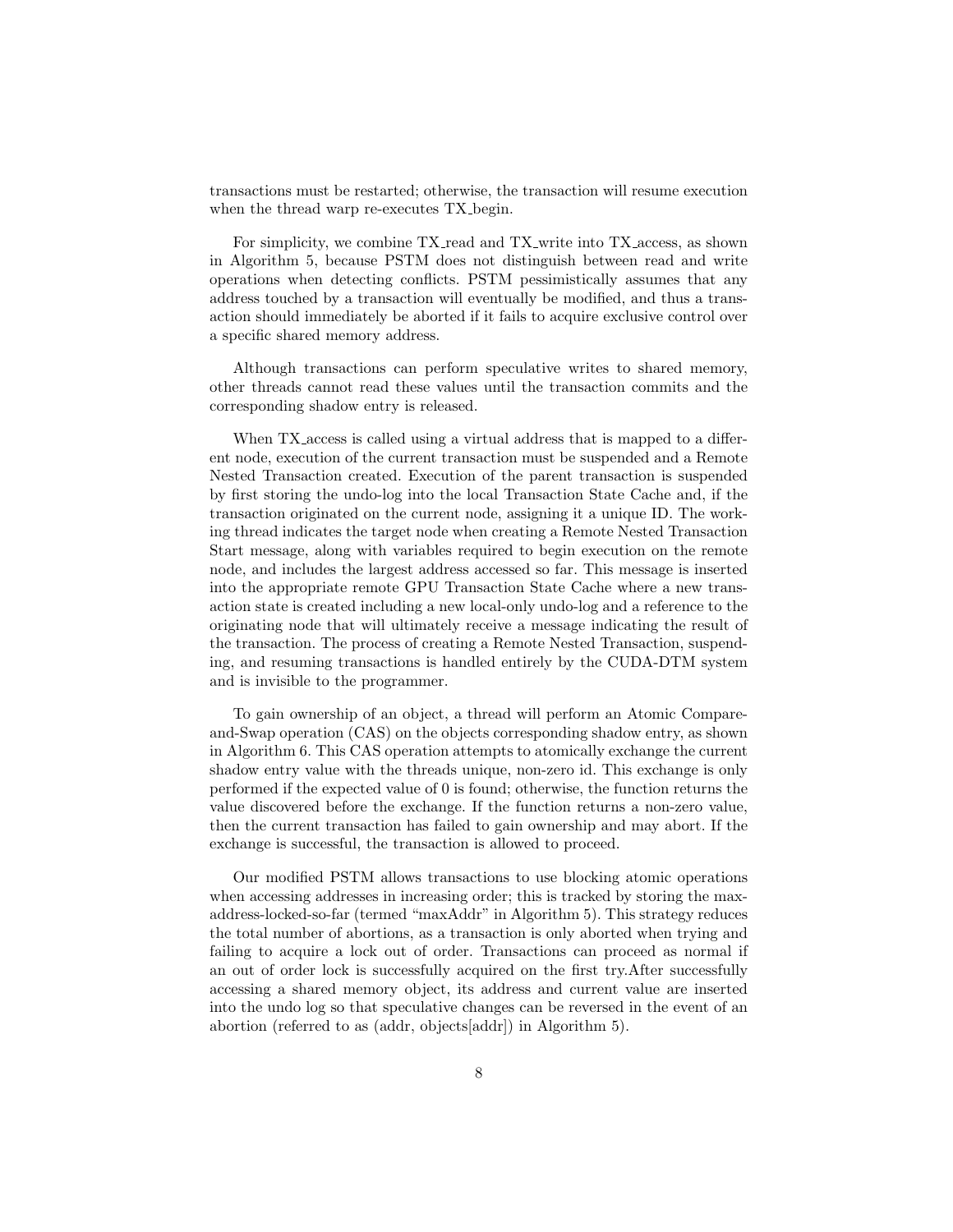#### 3.2 Communication

GPU worker threads provide virtual memory addresses to the CUDA-DTM API, which performs the necessary communication operations under-the-hood. Operations using virtual addresses that are mapped to local physical addresses resolve quickly because the object and shadow entry are stored in local global memory. However, when a virtual address is mapped to a remote physical address, the API automatically creates a Remote Nested Transaction that continues execution on the remote device that contains the requisite data.



Fig. 4: Timing of the communication protocol stages showing the execution of a Remote Nested Transaction.

The CUDA-DTM communication protocol uses three asynchronous messages passes, as shown in Figure 4: 1) the originating thread writes a message to an outbox in global memory (orange dashed arrow) and then sets a ready Boolean in host memory to true; 2) a support thread on the host detects that the ready Boolean is true for a outbox and sends the message to the correct node using an asynchronous MPI write to remote host memory (thick blue arrow); 3) support threads in the remote nodes host receive the incoming message and place it in the correct threads inbox using an asynchronous cudaMemCpy (green line with circle on the end).

Depending on how aggressively messages are batched, all threads may have a designated inbox in global device memory and a designated outbox in pinned host memory.

After creating a Remote Nested Transaction, worker threads are allowed to begin execution of a new transaction; worker threads cycle between responsibilities when blocked waiting for remote communication by polling the transaction state cache and input queue (purple double-sided arrow).

Figure 4 shows the timing of GPU-to-GPU communication for transactions that have already begun the critical section of a transaction that increments multiple addresses. (1) Warp 0 is initially un-diverged and all threads begin virtual memory increments using different virtual memory addresses. Of the threads shown, only thread 31s virtual memory address is mapped to a physical address on a remote node. Threads 0 and 1 are forced to wait while Thread 31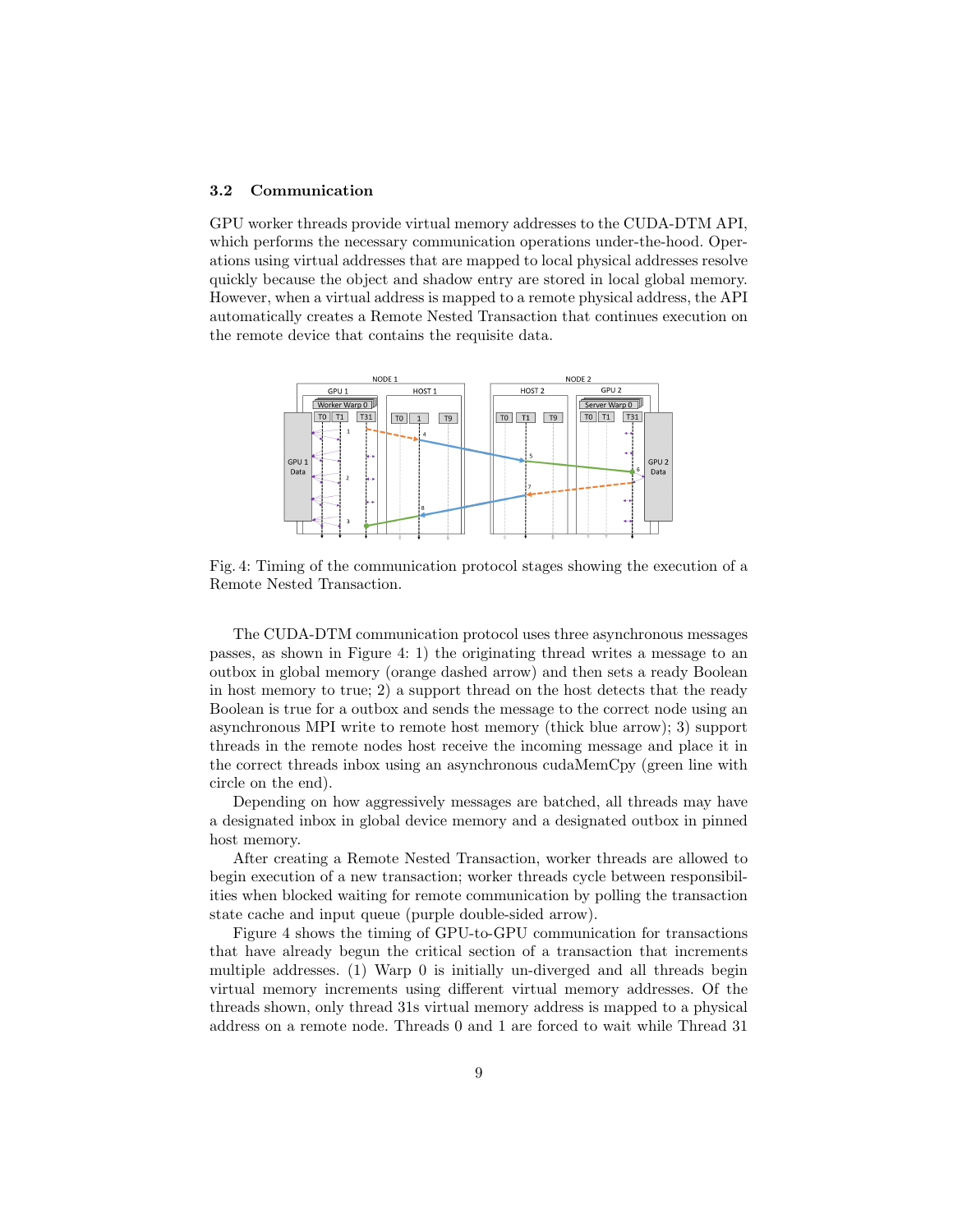enters its transaction state into the transaction state cache, builds a Remote Nested Transaction creation message and notifies the host that a message is waiting to send. Finally, the rest of the warp quickly make copies of the desired objects from global memory. (2) In this example, the transaction state cache and input queue have no available work for Thread 31 to begin, so Threads 0 and 1 continue to perform virtual memory operations while Thread 31 is masked off. When other threads in the warp use the CUDA-DTM API, thread 31 polls the input queue and checks the state of its suspended transaction waiting for work. (3) After five memory operations, the warp finally re-converges when thread 31 receives the Nested Transaction Result.

(4) In this example, ten host threads are responsible for supporting the local GPU worker threads. Responsibility for checking outboxes for readiness is evenly divided among host threads, and thus support thread 1 sees outbox 31 is ready, uses the messages address to calculate its destination, and sends the message to node 2 using an asynchronous MPI write operation. (5) On node 2, host support thread 1 checks thread 31s inbox, discovers a new message, and copies the message into device memory using an asynchronous CUDA copy. (6) Thread 31 on Node 2, having been polling its inbox for incoming work, receives the result of the Nested Transaction from Node 1-Thread 31, begins execution of the Nested Transaction on the new node using a fresh-undo log. Here, the desired virtual memory address resolves locally and the increment is completed successfully. Having reached the end of the Nested Transaction, Node 2's thread 31 commits the transaction by releasing ownership of local shadow entries and destroying the corresponding entry in the transaction state cache. Thread 31 creates a new Nested Transaction Result message indicating the transaction is complete and sends it to the originating Node 0. (7) Support thread 1 on host 2 detects an outgoing message is ready and sends the message back to host 1 where (8) support thread 1 on host 1 copies the final transaction result into the inbox of the originating worker thread using CUDA asynchronous copy to device.

CUDA-Aware MPI is used in cases where outgoing messages can be batched together in global memory, all bound for the same destination. In these cases, only the owner of the final message added to the batch is forced to notify the host that the batch is ready to send. The protocol is achieved using single-writer, single-reader arrays when possible, avoiding the need for atomic operations that increase overheads.

## 4 Experimental Analysis

For this experiment, we use a set of seven irregular memory access benchmarks commonly used for studying TM; the benchmarks differ in length, composition, contention, and shared data size. A 128-node cluster featuring two CPUs and two GPUs per node is used for this experiment using a 56GB/s Infiniband oversubscribed mesh; each CPU is a 2.8GHz E5-2689v2 Xeon processor with 64GB RAM; each GPU is a NVIDIA Tesla K20x connected via an Intel 82801 PCIe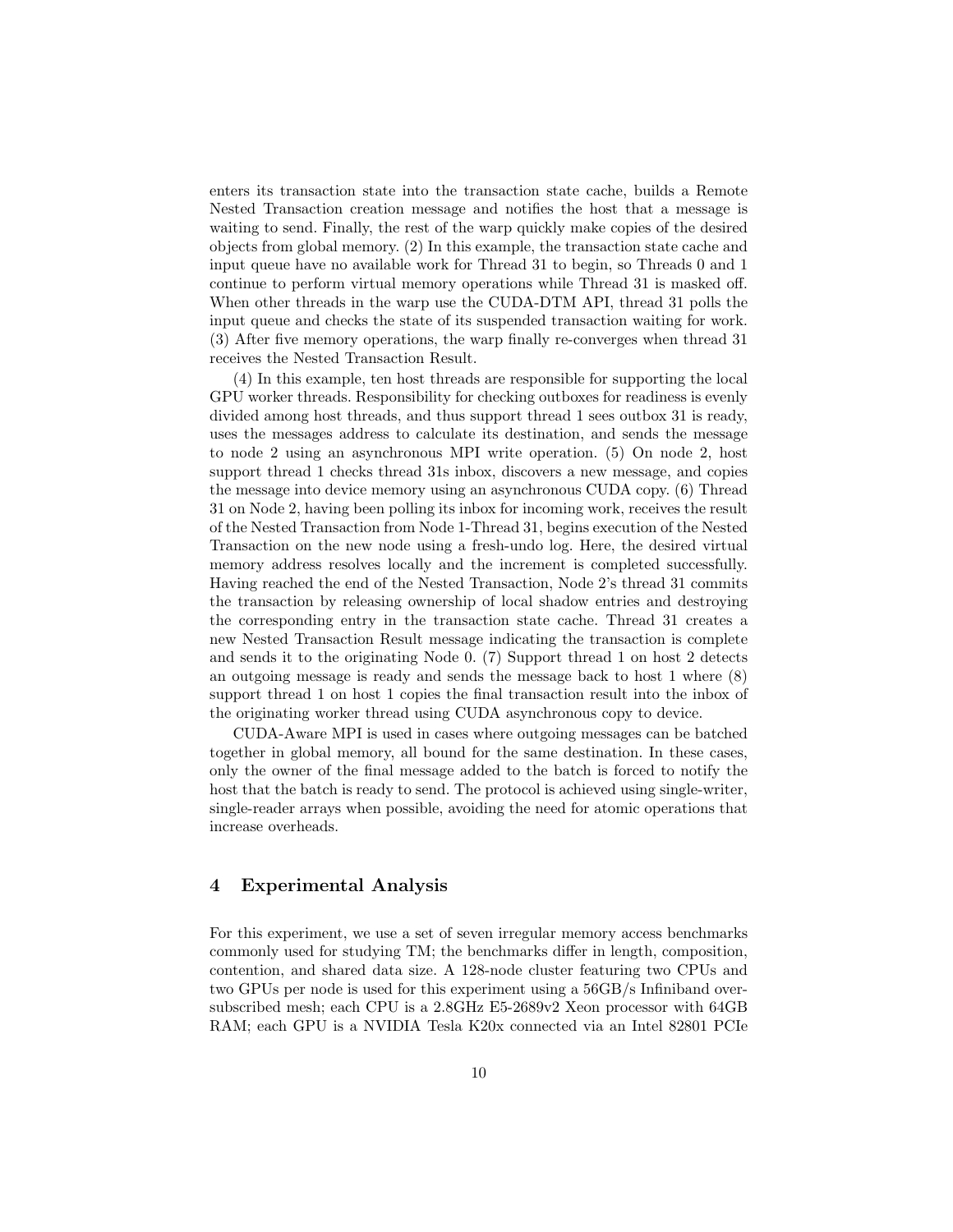bridge. CUDA-DTM is compiled using CUDA v9.2.148 and MVAPICH2 version 2.2.

Coherence protocols are detailed in Table 1. Transactions are only executed by GPU threads in the GPU and CUDA-DTM configurations.

For this work we use seven benchmarks commonly used to profile TM performance: Histogram (HIST) [1], in which the results of a random number generator are stored in a shared array; two variants of the Hash Table benchmark [7]: one in which each transaction inserts a single element (HASH-S), and one where each transaction inserts four elements simultaneously (HASH-M), as described in [10]; Linked-List (LL) [7], in which elements are inserted into a sorted List; KMeans [11]; and two graph algorithms: Single-Source Shortest Path (SSSP) [1] and Graph-Cut (GCut), which finds the minimum cut of a graph using Karger's algorithm [4].

Table 1: Coherence protocols

| <b>Cluster</b> | Protocol                                       | Devices | <b>Max Threads per Device</b> |
|----------------|------------------------------------------------|---------|-------------------------------|
| <b>CPU</b>     | Single-CPU STM using std::threads              |         | 10                            |
| GPU            | Single-GPU STM                                 |         | 4096x1024                     |
|                | CPU DTM   Hybrid-MPI DTM using std::threads    | 256     | 10                            |
|                | CUDA DTM DTM for GPUs, supported by Hybrid MPI | 256     | 4096x1024 + 10 on Host        |

Using 128 nodes, CUDA-DTM achieves a harmonic mean speedup of 1,748x over the single-node, multi-threaded CPU baseline across the 10 benchmarks used in this study, as shown in Figure 5. Similarly, CUDA-DTM achieves a harmonic mean speedup of 6.9x over a CPU cluster of the same size due to the performance advantages of the GPU architecture. CPU DTM achieves slightly less than a 256x speedup over a single CPU due to the high parallelizability of all seven benchmarks and long run times hiding network latencies. The near-ideal speedup of CPU DTM suggests that the 56 Gb/s bandwidth of the network is never saturated with messages.



Fig. 5: The performances of CUDA-DTM and CPU DTM on a 128 node cluster normalized by single-node CPU performance.

The speedups achieved by CUDA-DTM are best explained by the execution time breakdown shown in Figure 6. Using Figures 5 and 6, we see that CUDA-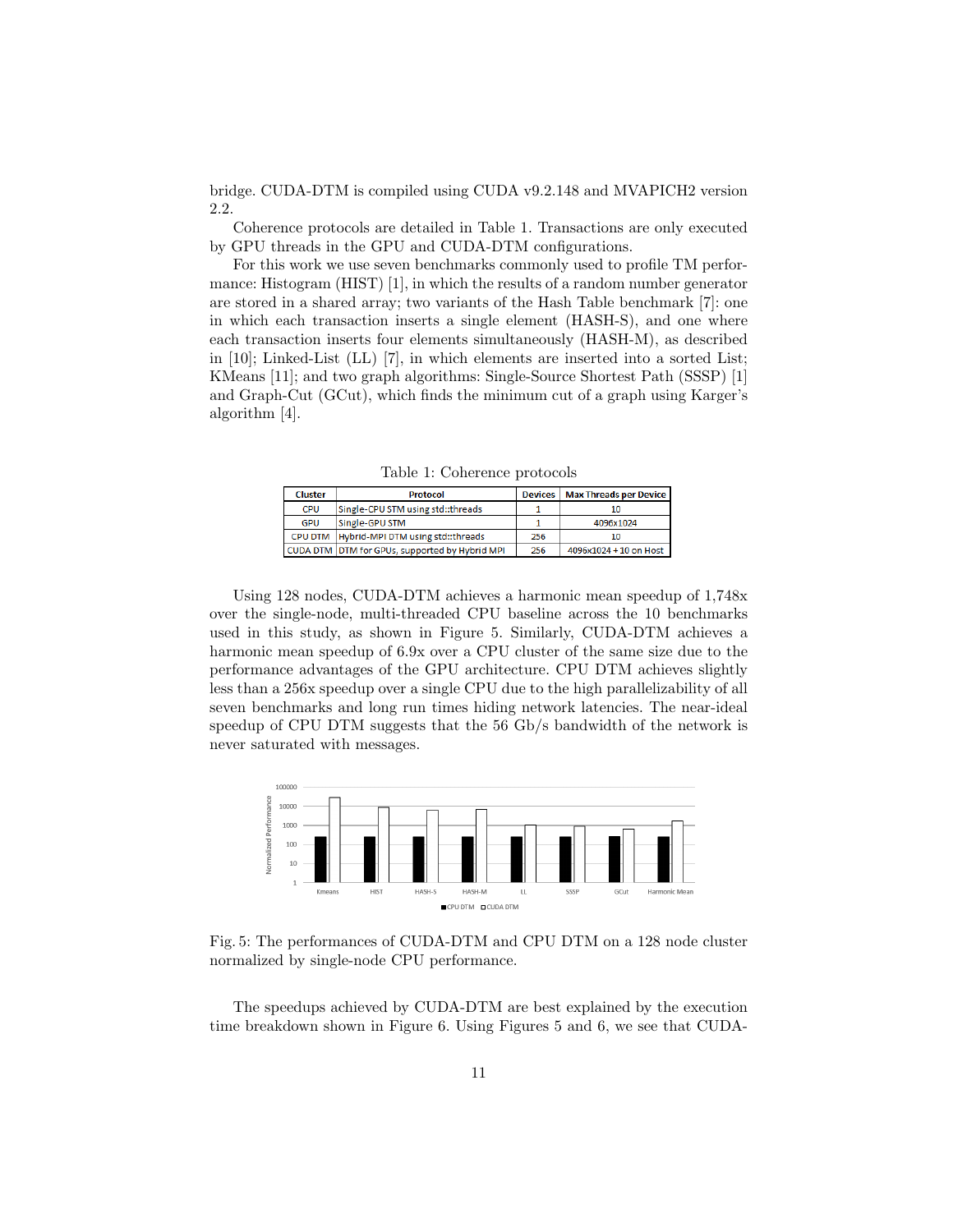

Fig. 6: (Left) CUDA-DTM execution time breakdown and (Right) CUDA-DTM Speedup over CPU DTM vs. remote communication intensity.

DTM achieves a speedup of 25 to 115x over the CPU for compute intensive benchmarks, in which execution time is dominated by arithmetic operations, consistent with the ∼70x higher theoretical peak throughput of the GPU. Similarly, we see CUDA-DTM achieves a speedup of 2.5 to 4.2x for memory intensive benchmarks, in which execution time is mostly spent chasing pointers through shared memory, similar to the  $~\sim 4.2x$  higher theoretical bandwidth of the GPU  $(250 \text{ GB/s} \text{ vs } 59.7 \text{ GB/s})$ . Finally, we see the smallest speedup for benchmarks with high contention, as the advantages of the massive number of GPU threads is limited by blocking atomic operations during the critical section. Remote communication is only a very small percentage of the execution time despite varying degrees of remote-communication intensity.

CUDA-DTM's sensitivity to the remote-communication intensity of the workload is visualized in Figure 6. Here we see benchmarks with the most infrequent remote communications generally show the largest speedup over the CPU, though the magnitude of the speedup is heavily impacted by the type of operations used between remote communication. Benchmarks with the highest communication intensity are also memory-intensive, limiting the potential speedup to the ∼4.2x higher memory bandwidth of the GPU. The best performing benchmark, KMeans, is very FLOP intensive, benefiting from both the high volume of operations between remote messages and the ∼70x higher computational throughput of the GPU. CUDA-DTM's speedup will converge on 1x as the remote intensity increases, because the GPU has no communication advantages over the CPU.

Figure 7 shows the average number of messages generated per committed transaction for each benchmark. GCut generates the fewest messages per transaction while showing the smallest speedup over the CPU while HIST, HASH-S, and HASH-M all show largest speedups despite delivering at least one message per transaction. LL generates over 100 messages per transaction while searching the shared List for the proper data insertion point; we use this graph to suggest that the bottleneck of each benchmark is not the inter-node bandwidth, as the GPU has no inter-node bandwidth advantages over the CPU. KMeans generates very few messages, as centroids are only globally averaged after long spans of intra-node averaging. Similarly, GCut runs isolated instances of Karger's algo-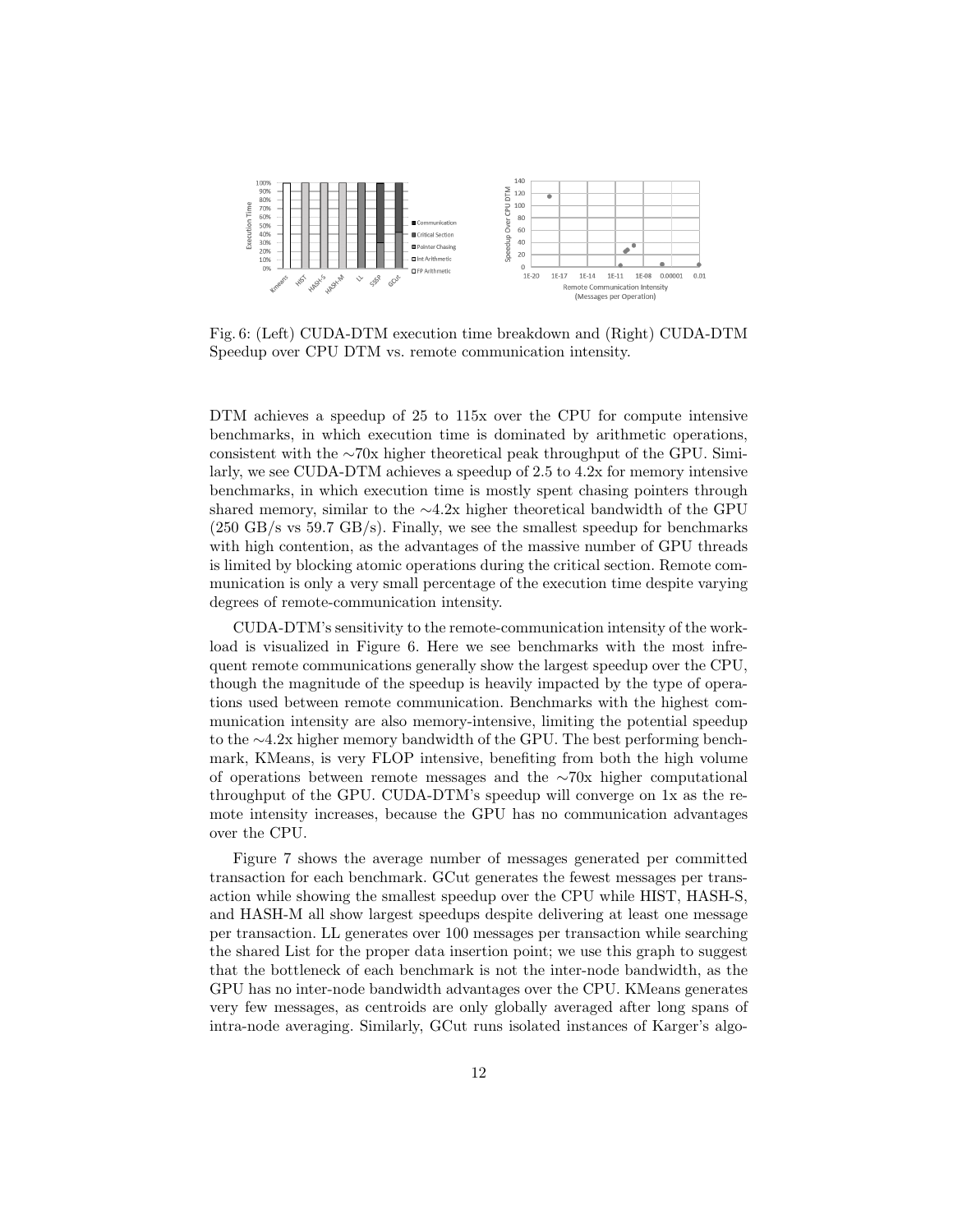

Fig. 7: (Left)Avg number of remote messages generated per transaction showing varying degrees of network intensity. (Right) Breakdown of remote message types.

rithm on each node, only generating messages when a new lowest-min-cut-so-far is discovered.

The types of remote messages generated by each transaction are profiled in Figure 7. HIST, HASH-S, and LL almost never have critical sections that span multiple nodes; nearly all messages are Forwards. HASH-M is similar to its -S counterpart, except the critical section almost always spans multiple nodes; in HASH-M threads will likely perform many non-atomic operations after locking shadow entries but since the critical section has started the transaction must always created Remote Nested Transactions. The remaining benchmarks generate Remote Nested Transaction Start- and Result- messages in nearly equal number, due to low abortion rates and only using the network during the critical section.

Compute intensive workloads have the potential for the largest speedup on GPU clusters due to the ∼70x higher theoretical computational throughput. Figure 8 shows that KMeans, HIST, and both HASH benchmarks have a much higher compute intensity than the remaining benchmarks.



Fig. 8: Average number of arithmetic operations per committed transaction.

The KMeans benchmark exhibits nearly ideal behavior for the GPU and thus show the best performance improvements over the CPU in our experiments, as shown in Figure 8. In these benchmarks, each transaction performs a long series of distance calculations before acquiring a single lock for a brief critical section. The computation intensity, and thus the magnitude of the GPU advantage, of the benchmark is proportional to the number of dimensions for each data point.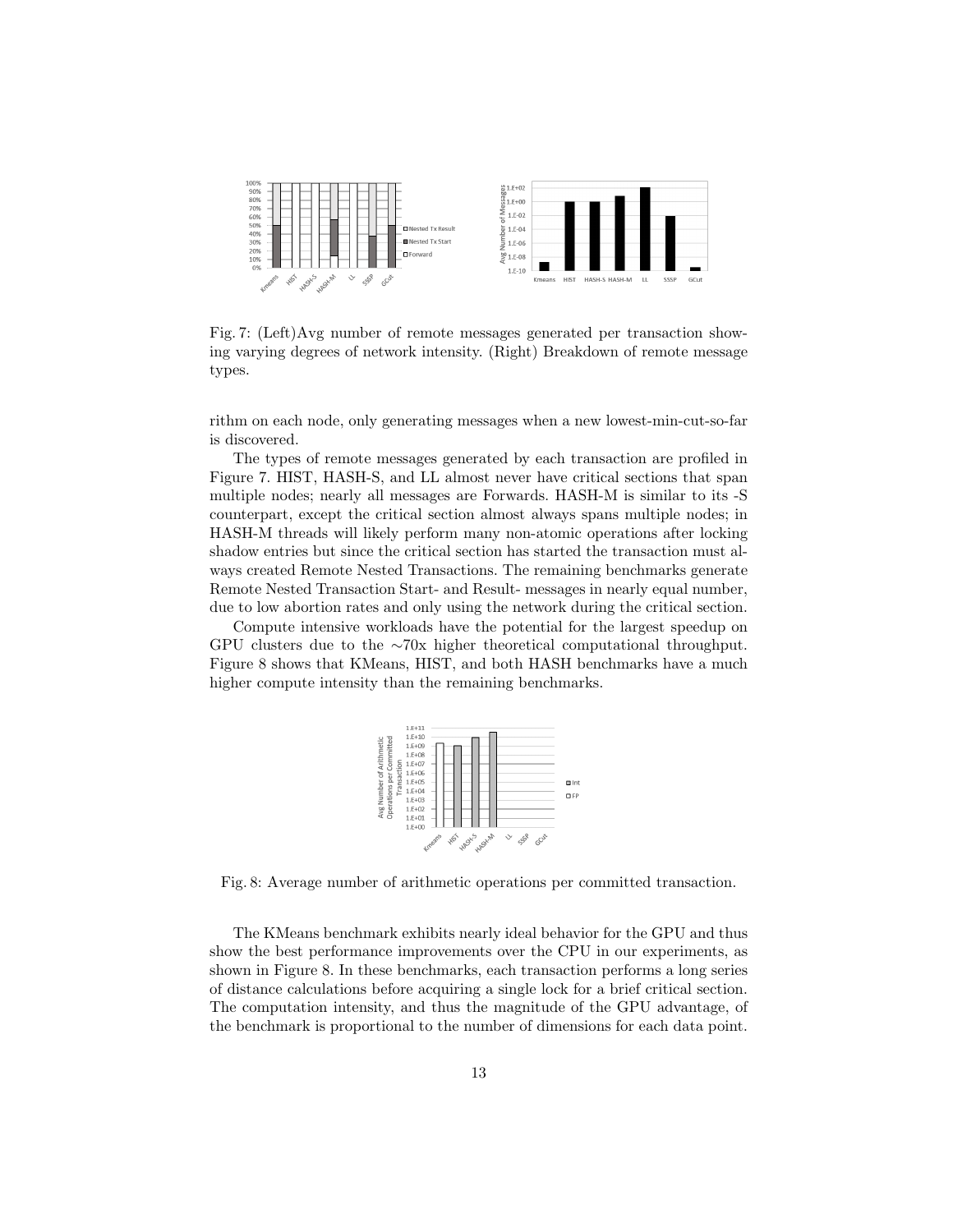Remote communication is minimal, as each node effectively runs in isolation before using a binary-tree style reduction and time between these synchronizations is long. KMeans achieves more than the expected ∼70x speedup, and closer to the ideal ∼140x higher FLOPS reported in the K20x specifications due to the very infrequent usage of remote communication and shared memory and comparatively higher FLOP density.

The Histogram, HASH-S, and HASH-M benchmarks show large improvements over the CPU in our experiments, though not as large as KMeans, as shown in Figure 8. These benchmarks perform a long series of shift and XOR operations on integers to produce random keys to be inserted into a shared data structure using an Xorshift random number generating algorithm. Performance is again compute-bound, this time dominated by shift and XOR operations, and thus the GPU has a large advantage. The large volume of integer operations is again sufficient to hide the time spent searching for the linked-list insertion points in both HASH benchmarks and the remote memory access resulting from each transaction. Similarly, the increased contention of the HASH-M benchmark has little impact on performance due to the compute intensity of the random key calculations. Histogram outperforms HASH-S and HASH-M because it requires no memory operations outside of the critical section; HASH-S and HASH-M require long searches through linked lists, though HASH-M benefits from requiring 4x as many integer operations as HASH-S.

We profile the number of non-atomic virtual memory operations per committed transaction and show the results in Figure 9. Memory intensive applications can benefit from the ∼4.2x higher bandwidth of GPU global memory and the increased parallelism of cluster computing. We observe the LL benchmark has the largest volume of memory accesses and recall from Figure 6 that execution time is overwhelmingly spent performing memory accesses.



Fig. 9: Average number of local memory accesses per transaction.

Figure 9 shows benchmarks that still benefit from the GPU's higher global memory bandwidth, despite the remote communication overheads. CUDA-DTM shows a 4.2x speedup over the CPU DTM baseline, though performance is limited by irregular memory access patterns, the overheads of transaction record keeping, and warp divergence. Execution time is dominated by long searches through memory, which hides the large average number of messages sent per transaction. The expected speedup for memory-intensive applications is calculated using the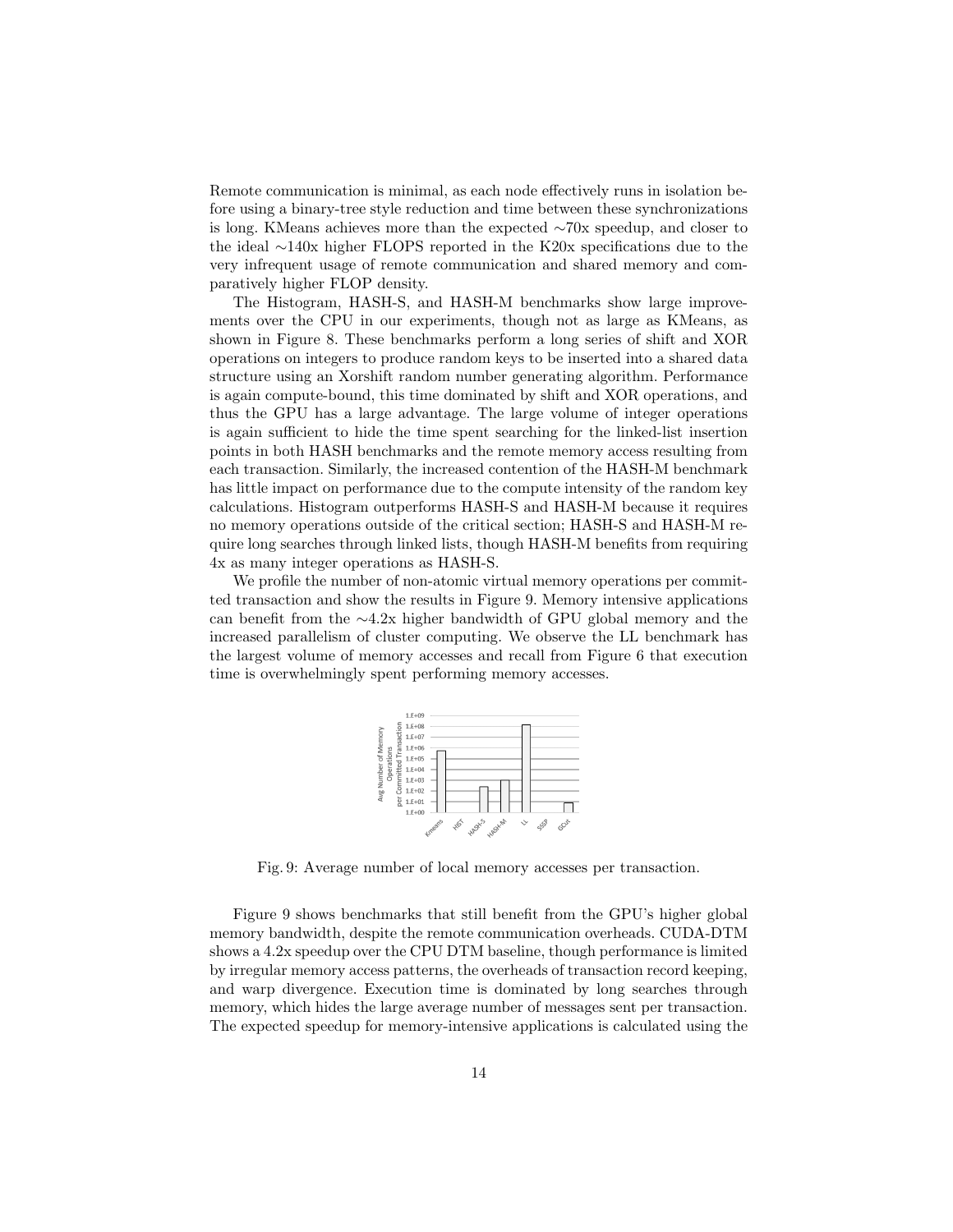CPUs reported 59.7 GB/s max memory bandwidth and the GPUs reported 250 GB/s global memory bandwidth, as the much faster GPU shared memory cannot be used for atomic operations nor is it sufficiently large to store the virtual memory slice.

We measure the contention of each benchmark using the average number of shadow entries modified per transaction and the average time required to gain data ownership. KMeans and HIST require a single lock, as their critical sections make changes to one shared object.

Benchmarks that require changes to dynamic data structures require two locks per insertion: one for allocating a new object and one for updating the pointer on an existing object; as such, HASH-S and LL require exactly two locks for each transaction and HASH-M, which inserts four objects simultaneously, requires exactly eight. Contention in these benchmarks is low because changes are diluted in a very large number of shared objects.

GCut requires exactly two locks to merge two lists together by updating a pointer, though contention increases during execution as vertices are merged and the number of shared objects decreases; as result, the amount of time required to acquire each lock increases as shown in Figure 10. SSSP is the only benchmarks in this study which require a variable number of locks, though the average in each is low. The average and maximum transaction length, 32 in each case, is determined by the topology of the graph. The minimum, only one in each benchmark, is used when the propagation rules do not require visiting any neighbors.



Fig. 10: Normalized wait time per lock.

Figure 10 shows the average amount of time required to successfully complete a CAS operation on a single shadow entry. Times are normalized by that of the HASH-S benchmark, in which contention is the lowest due to the large number of shared objects and short amount of time spent in the critical section. GCut has the longest wait time by far, due to the decreasing shared data size and thus the increasing contention. Despite KMeans high performance, the time spent acquiring locks is second highest due to very small shared memory size and the large number of threads; KMeans performance is still dominated by FLOPs and the impact of the high contention is hidden. However, SSSP and GCut are unable to hide lock-acquisition latency using global memory accesses or arithmetic operations, and their performance suffers as shown in Figure 10, in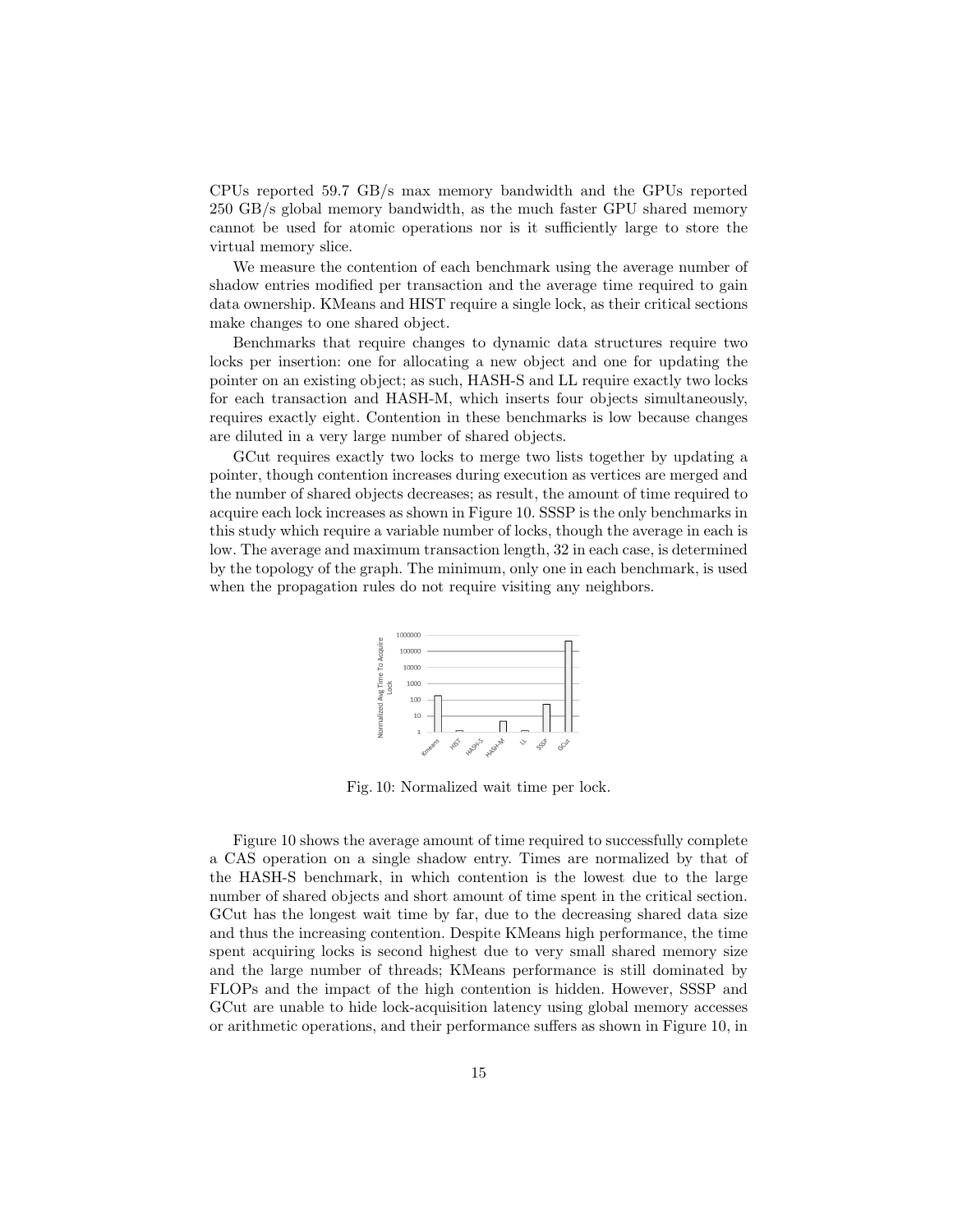which they achieve only a fraction of the theoretical ∼4.2x speedup from higher bandwidth.

SSSP and Min-Cut are both graph based benchmarks where a subset of the graph must be locked and modified by each transaction; performance is limited by longer transactions (2 to 32 shadow entries each) resulting in high contention (35x higher than the average of all benchmarks), which limits the advantages of the GPUs high parallelism.

# 5 Conclusion

We propose CUDA-DTM, the first implementation of a coherent distributed shared memory system for GPU clusters using Distributed Transactional Memory. This paper demonstrates that a GPU cluster can outperform a CPU cluster in non-network intensive workloads despite irregular memory accesses and the overheads of accessing virtual memory. We also demonstrate that the strengths of the GPU, namely the high arithmetic operation throughput and higher memory bandwidth, offer large performance advantages over the CPU despite the large number of moving pieces required to support irregular distributed memory access. Our design allows programmers to use coherent remote memory operations without worrying about deadlocks from thread-divergence or lock competition.

# References

- 1. Burtscher, M., Nasre, R., Pingali, K.: A quantitative study of irregular programs on gpus. In: 2012 IEEE International Symposium on Workload Characterization (IISWC). pp. 141–151. IEEE (2012)
- 2. Cederman, D., Tsigas, P., Chaudhry, M.T.: Towards a software transactional memory for graphics processors. In: EGPGV. pp. 121–129 (2010)
- 3. Chen, S., Peng, L.: Efficient gpu hardware transactional memory through early conflict resolution. In: 2016 IEEE International Symposium on High Performance Computer Architecture (HPCA). pp. 274–284. IEEE (2016)
- 4. Chen, S., Peng, L., Irving, S.: Accelerating gpu hardware transactional memory with snapshot isolation. In: Computer Architecture (ISCA), 2017 ACM/IEEE 44th Annual International Symposium on. pp. 282–294. IEEE (2017)
- 5. Chen, S., Zhang, F., Liu, L., Peng, L.: Efficient gpu nvram persistent with helper warps. In: ACM/IEEE International Conference on Design Automation (DAC). ACM/IEEE (2019)
- 6. Fung, W.W., Singh, I., Brownsword, A., Aamodt, T.M.: Hardware transactional memory for gpu architectures. In: Proceedings of the 44th Annual IEEE/ACM International Symposium on Microarchitecture. pp. 296–307. ACM (2011)
- 7. Gramoli, V.: More than you ever wanted to know about synchronization: synchrobench, measuring the impact of the synchronization on concurrent algorithms. In: ACM SIGPLAN Notices. vol. 50, pp. 1–10. ACM (2015)
- 8. Herlihy, M., Moss, J.E.B.: Transactional memory: Architectural support for lockfree data structures, vol. 21. ACM (1993)
- 9. Herlihy, M., Sun, Y.: Distributed transactional memory for metric-space networks. Distributed Computing 20(3), 195–208 (2007)